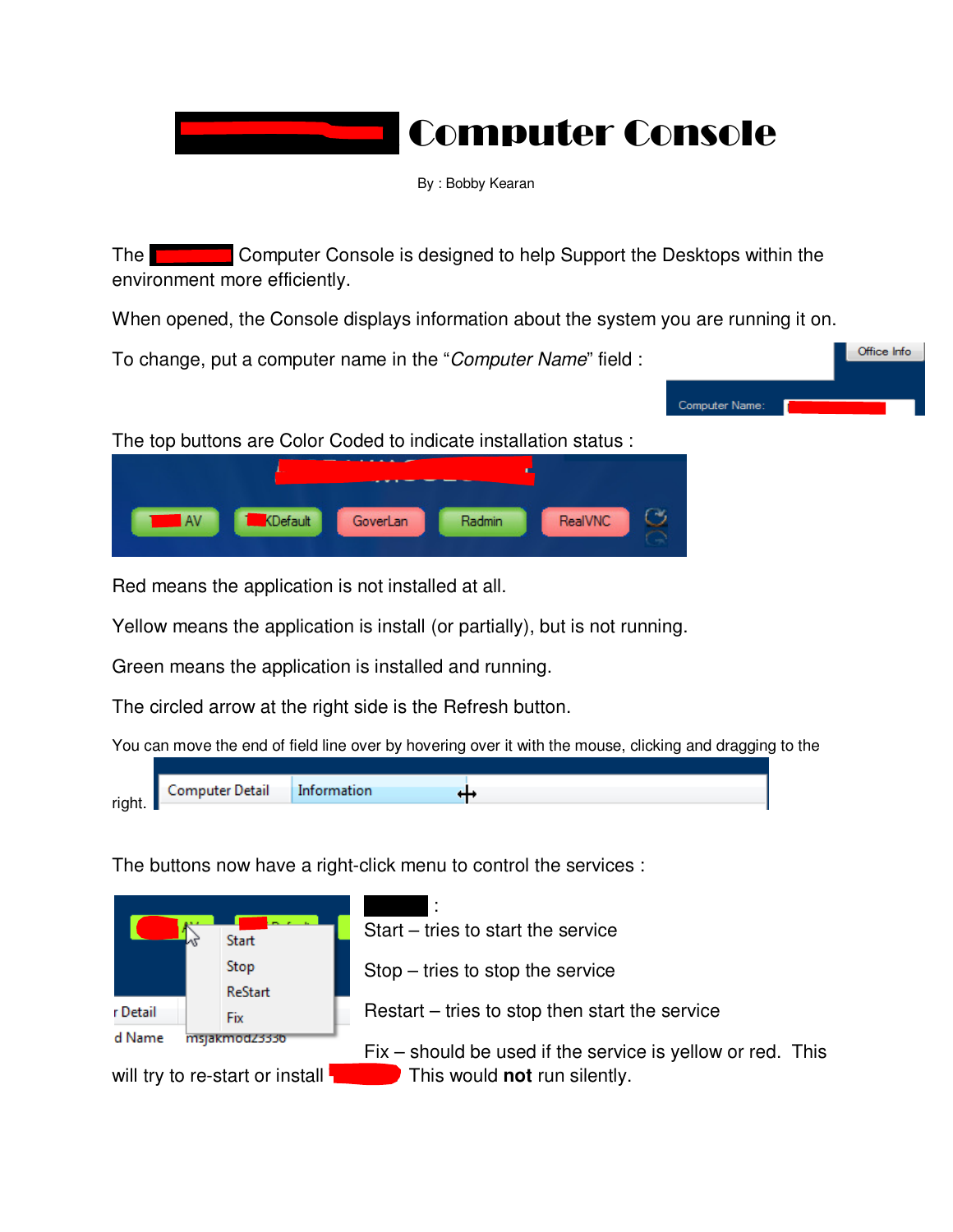### BMC Tuner :



Start ; Stop ; Restart – same as above

Fix – tries to fix tuner issues.

Install – tries to install the Default **Workstation** Tuner. This would run silently. Should only be done if it is Red **or** if it is Yellow and the "**c\$ Tuner**" button results in an error.

## Radmin :



Start ; Stop ; Restart – same as above

RA: View – opens the computer in Radmin View Only mode.

RA: Full – opens the computer in Radmin Full Control.

Change RA Port – use to change the port to

or back to the default if connection is not successful.

Install – installs radmin.

Radmin button requires you to have Radmin installed on your computer. The first time this is used will take a little time while the program searches for where your Radmin Viewer is located. If you do not close Computer Console, it will remember where it found your viewer.

#### Real VNC :

Same controls as Radmin button. The VNC Viewer is included in the install package, so you do not need to have the program on your computer to use. VNC is not authorized to remain installed on systems, so the "VNC Full" installs it, connects and when the connection ends, uninstalls VNC on the remote computer.

(Continued on Next Page)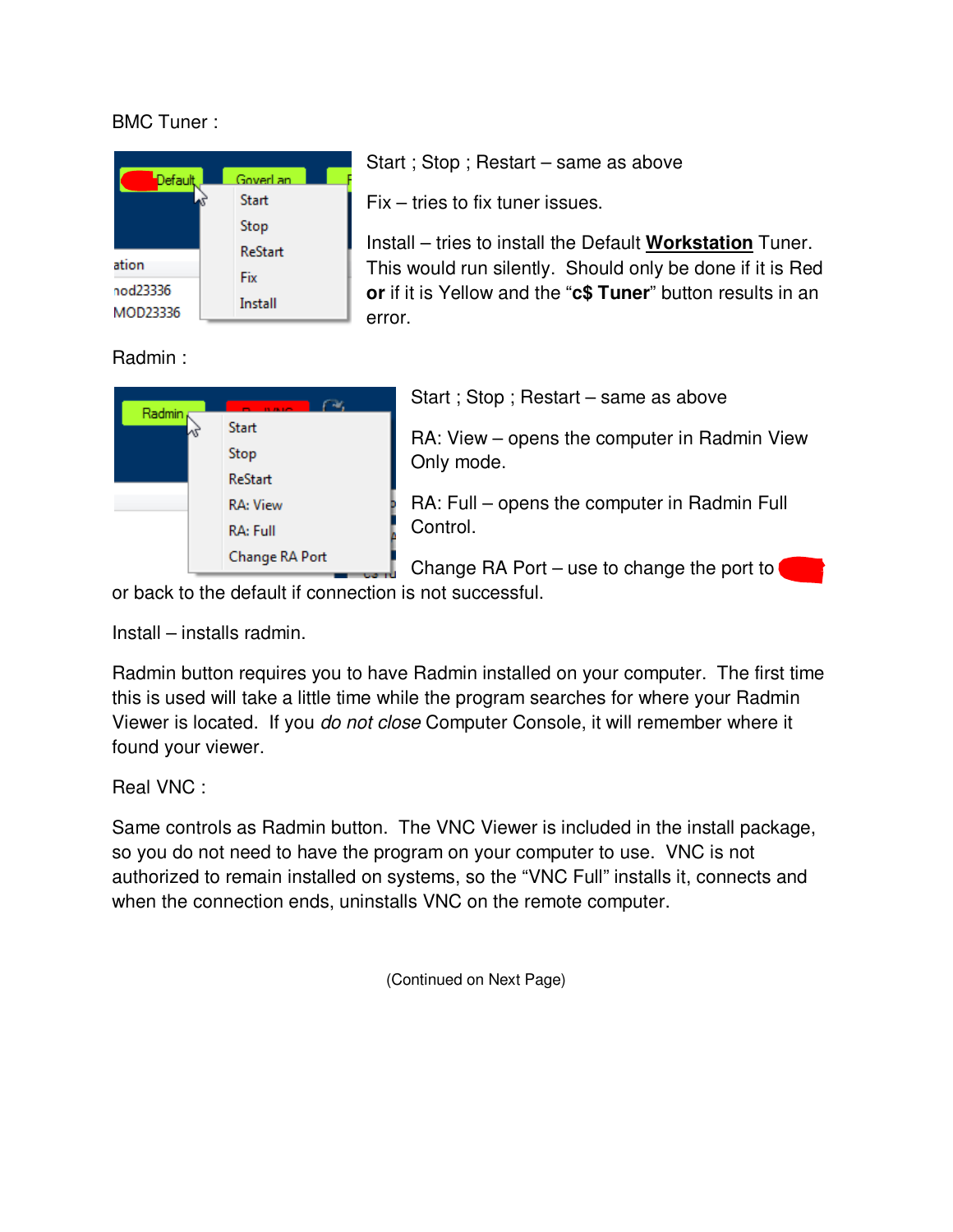If all the buttons are Red and the WMIPing detail says WMIPing Fail, the computer is not accessible. Clicking the "**Get Details**" button could cause a crash! If the WMIPing detail has WMIPing Success, then you can click "**Get Details**" to view a list view of information:

| Computer Detail        | Information                                            |
|------------------------|--------------------------------------------------------|
| <b>Computer Name</b>   |                                                        |
| Operating System       | Windows XP Professional Service Pack 3                 |
| Created/Changed        | 08/21/2008 21:53 ** 02/22/2010 02:32                   |
| Free Space (C:)        | 13594.23046875                                         |
| <b>IP Address</b>      | 10.4.159.120                                           |
| <b>Tuner Installed</b> | l Default                                              |
| <b>Tuner Running</b>   | Default                                                |
| Machine ID             | win32:8881648190482897478                              |
| <b>Trend Server</b>    |                                                        |
| <b>Last Boot Time</b>  | 02/23/2010 15:24:00                                    |
| <b>Processor Info</b>  | GenuineIntel 2 2392hz x86 Family 15 Model 2 Stepping 7 |
| <b>Memory Slot</b>     | 268MB mhz                                              |
| <b>Total Memory</b>    | 268MB                                                  |
| Mfg & Model            | <b>IBM 830741U</b>                                     |
| PC Type                | Mini Tower                                             |

This will also show any scheduled tasks.

And, if this is a laptop, it will warn if there is no encryption installed – fix asap!

| <b>Total Memory</b> | 1073MB                |           |                                | <b>Frocesse</b> |
|---------------------|-----------------------|-----------|--------------------------------|-----------------|
| Mfg & Model         | <b>LENOVO 195144U</b> |           |                                |                 |
| PC Type             | Notebook              |           |                                | Regedit         |
|                     |                       |           |                                | Office Inf      |
|                     |                       |           |                                |                 |
|                     |                       | Copy Text | Notebook has No Encryption!    |                 |
|                     |                       |           | Computer Name:<br>$n_{\rm{B}}$ | 1173457         |

You may select a line by clicking on the text and then click the "**Copy Text**" button to copy the line to your clipboard (copy and paste). This will allow you to paste the information into a text file, remedy incident, word document or other places. If you do not highlight a line of text, the "**Copy Text**" button will copy the entire list.

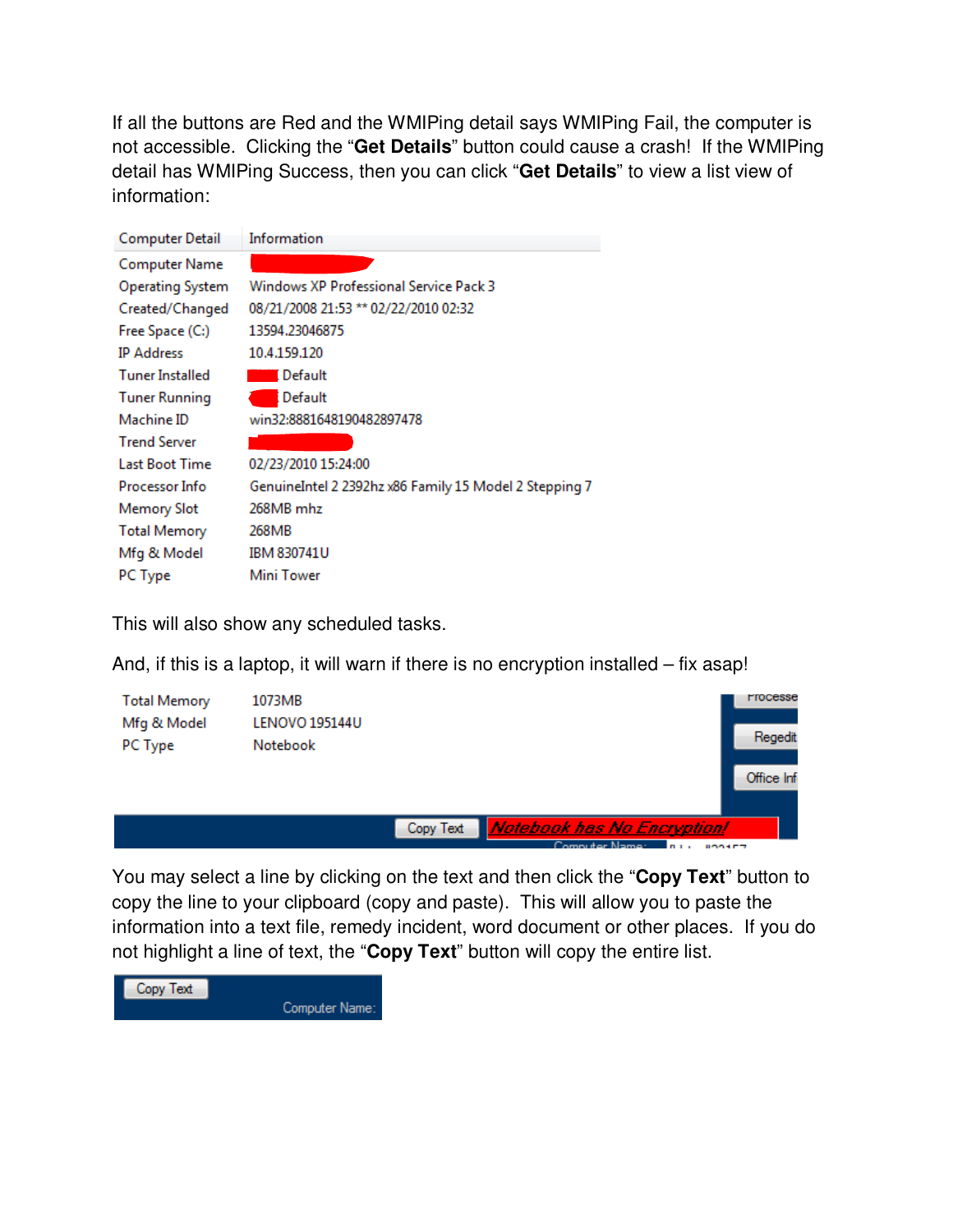# The Right – Side Buttons

Heart Icon – Clicking this icon will start a 'heartbeat' monitor for the system name. This will ping every 10 seconds or so and display a green heart if the system is alive and a red heart if it is down. Look at the "reboot" icon for more information if the system is down.

BMC Lookup – Opens a window with the information about the computer from BMC Configuration Manager.

Tuner Admin – works best with FireFox as the main browser. While logged in to the BMC Console, this opens a Tuner Administrator session to the computer. It asks for Logon credentials once per session.

Tuner Folder – Opens an Explorer window to the Tuner folder on the computer (usually c:\program files\marimba\tuner)

UNC Paths – Right click on this button to bring up a list of places on the remote pc to open.

Lookup User – opens a new GUI and looks for Last logged on User and Most logged on user (recent). This will give a better indication of who the "regular user" of the system is. Includes phone info from AD.

Cleanup – launches a GUI interface that will delete temp files and browser files from every profile on a computer. It will also delete profiles that have not been logged in to for a year or more

Run Program – This allows you to browse for and run a program from your computer to the remote computer with your credentials. No command line switches ( such as /s ) using this method. (copies to temp folder, sets a task)

Tasks – launches a GUI interface to schedule and see tasks on the remote computer.

Processes – launches a GUI interface that will show Processes or Services on an endpoint. It will also allow you to search for a particular Process or Service and stop (kill) or start the service.

Power Opts – launches a GUI that will show the current power options set on the system and allow you to change them and save.

Manage – Opens up the Manage console directly to the remote system.

Sec Site Fix – copies the secure site fix to the computer and schedules it to run.

Regedit – launches the Registry Editor. It should collapse the default computer. Then **you** go to "file : connect network registry" and it will fill in the name of the remote system and connect.

Office Info – May take a Very LONG time. Searches the computer (which takes time!!) for Microsoft Office files and pulls information about them. (see next page)

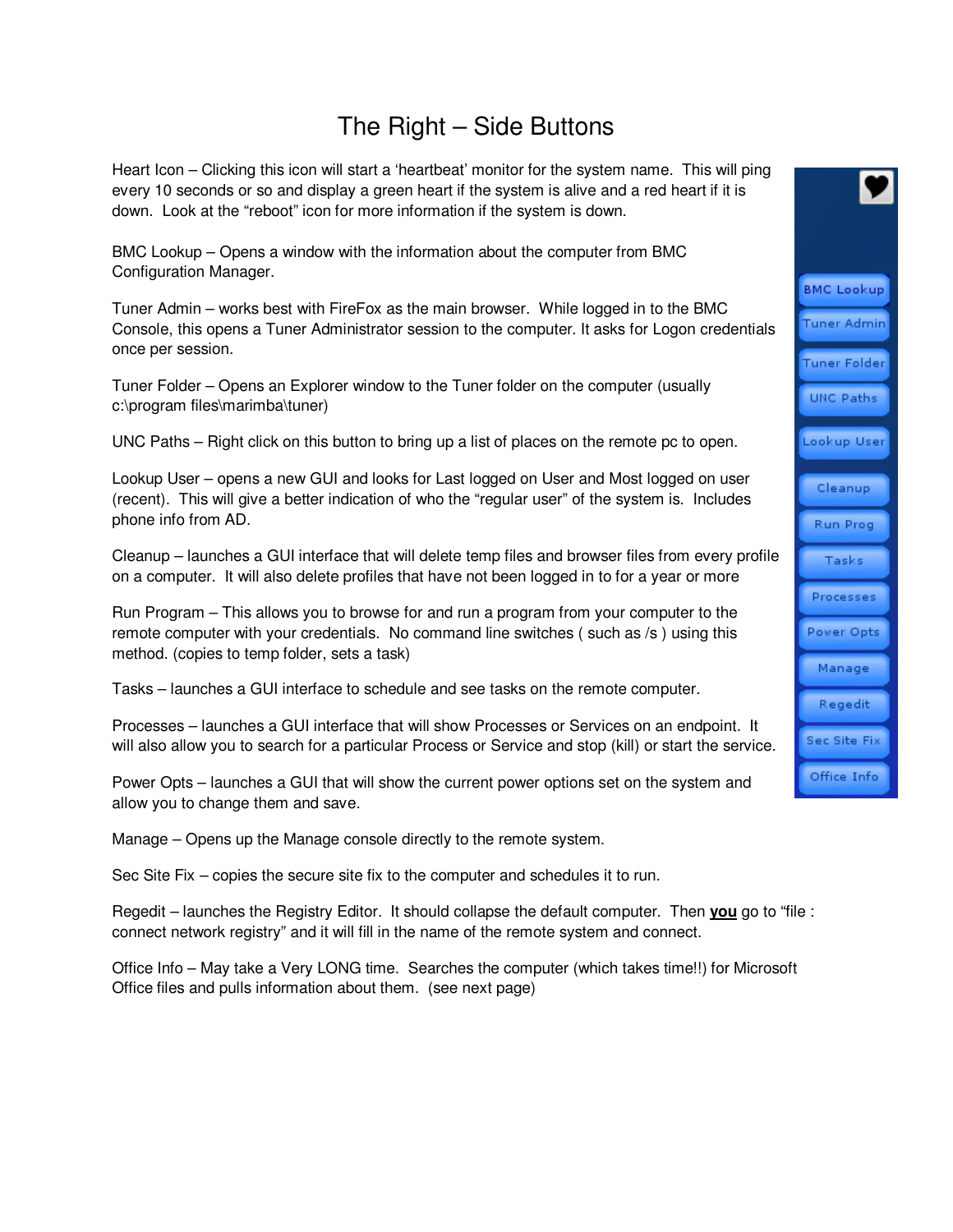## **The Office Info button**

After clicking on this button, you will have to pay attention to the Working status near the heartbeat icon :



Once the status disappears, you will have a context menu on the button (right click).



This shows the office executable installed and

the version.

You may click "**View CSV report**" to see more details in text format – should open in Excel.

# The History!

The History field is a drop-down box with the last few computer names you have connected to. You should be able to click on a computer name to revisit that computer. You may also click on "more" to open a text file with a lot more of the computer names you have looked at listed.

When the console is first opened, it attempts to read from the file and populate some computer names. If a computer is already on the list, it will not add it a second time.

(Continued on the Next page)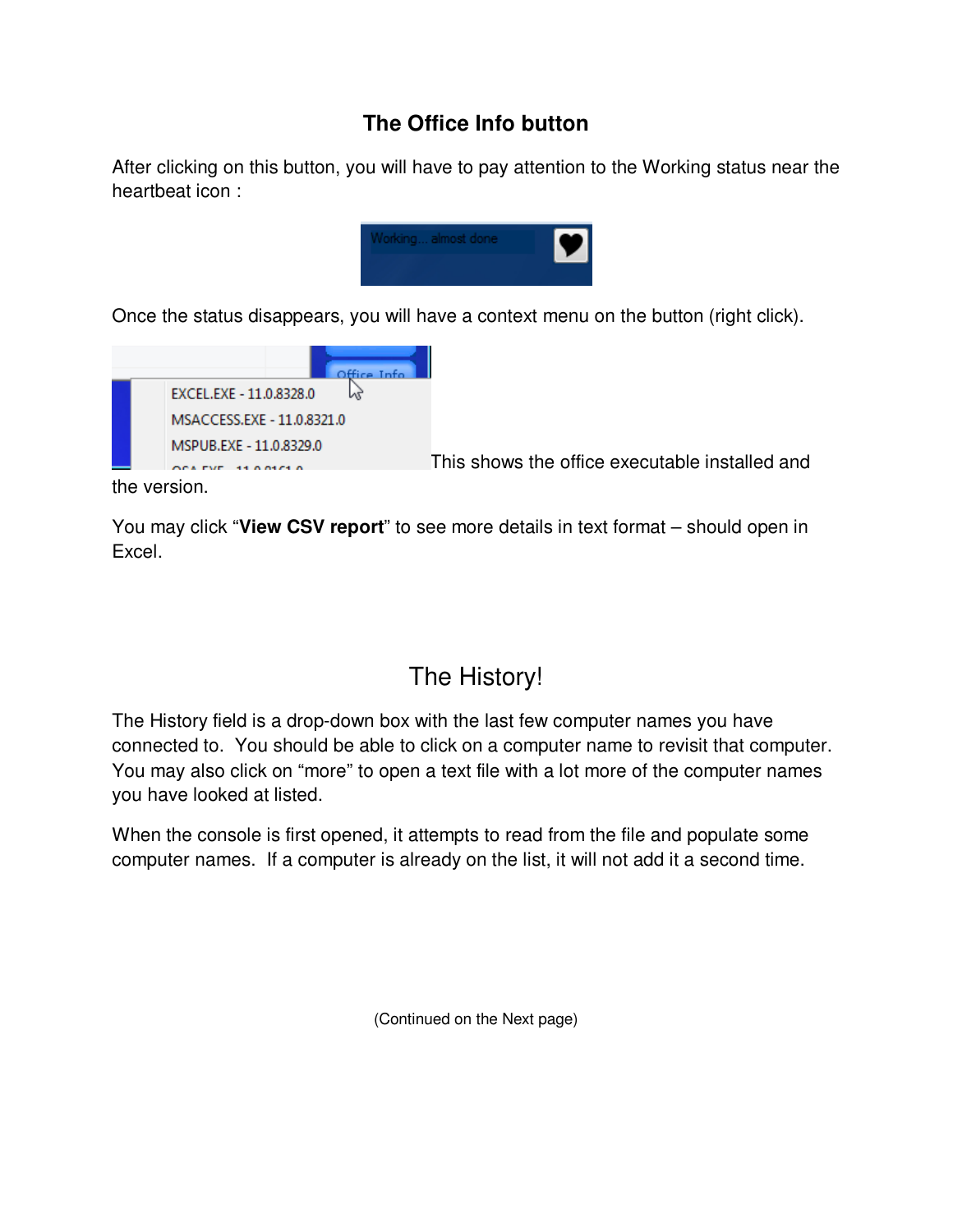# The Computer Name field :

You can do some neat things with the Computer Name field. For instance, you can put in an IP address. This will translate the IP to a computer name and give details on what is located at that IP.

You can also (new in this version) use a WildCard in the computer name!



or two wildcards… don't go too crazy with them.

This results in a list :



To select a computer, just click on the computer name. It will give you the initial details just as if you had typed that name in without the wildcards.

The wildcard search will stay in the Computer Name field.



This innocent looking button will try to show you when

someone is logged on. Green means that nobody SHOULD be logged on. To verify, use Radmin or RealVNC to VIEW and verify that nobody is using this computer.

The Reboot button

If you click the button, it will **try** to reboot the system. If it THINKS nobody is logged on, it will do a silent reboot.

If there is someone logged on, then it will warn the user about the reboot.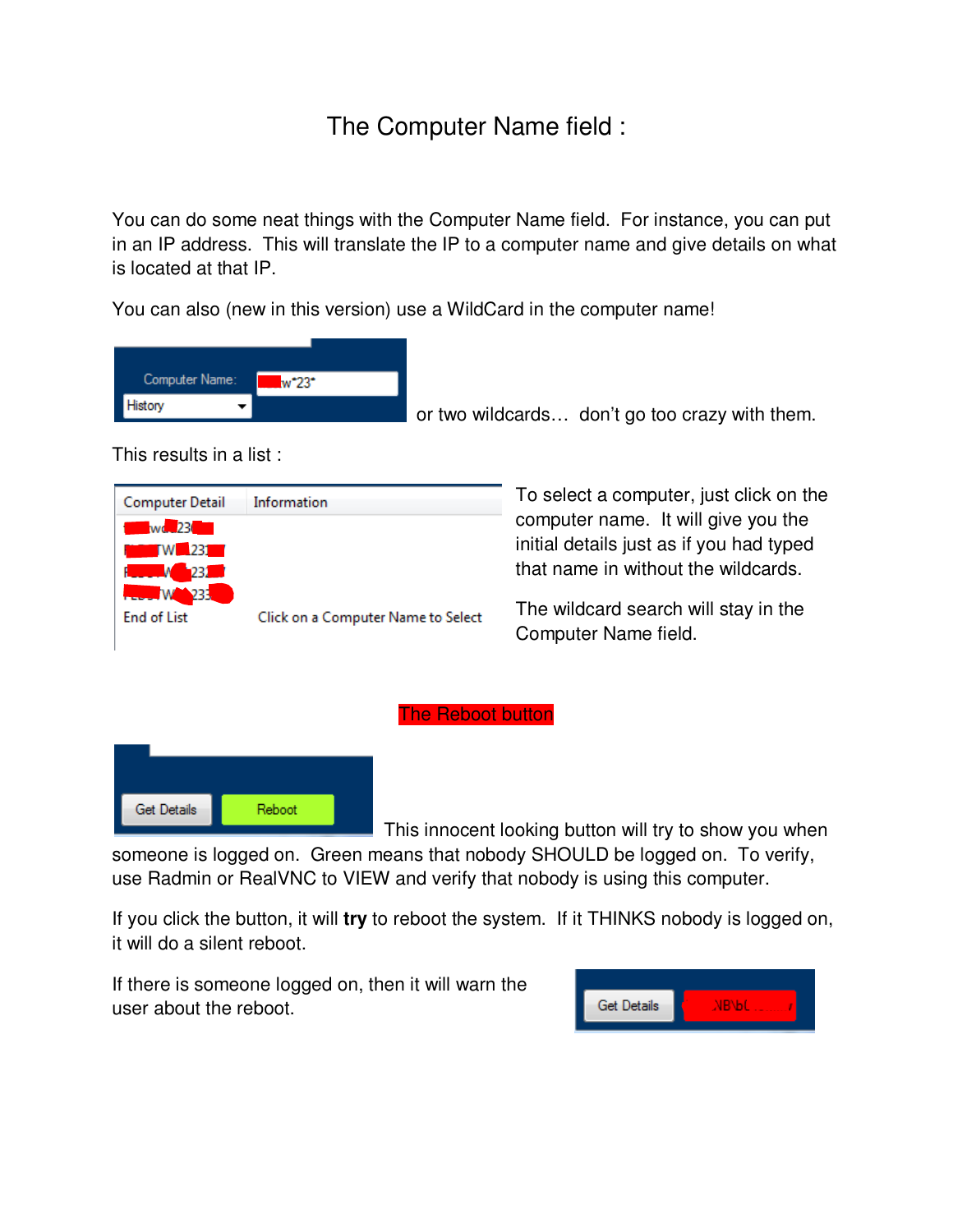## **The Popup Msg button**

With this little button, you can send a popup message to a remote computer using a scheduled task to customize the message. Since it uses tasks, it is not in any way "Instant Messaging."

In the messages, avoid using special characters such as "&" and "^" – anything that DOS might misunderstand.

To start a new line, use "#Pb"

| 23<br>Message text                           |                                                      |
|----------------------------------------------|------------------------------------------------------|
| Short Message:                               |                                                      |
|                                              | <b>Message from I</b>                                |
| Hello, World! #Pb I am very excited to be po | Hello, World!<br>I am very excited to be popping up! |
| Cancel<br>ОК                                 | OΚ<br>Will show:                                     |

Notice the space before the "I" on the second line. To remove that you would have typed : Hello, World! #PbI am very excited to be popping up! In the message field.

Also, keep the message short. "Please call #Pb601-208-1234#Pb at your earliest convienience." should suffice. Just remember to change the phone number!!

## **The GUIs**

The console has several additional GUI programs. Each has a different function and can be run independently (from the Installed folder) if needed.

(Continued on next page)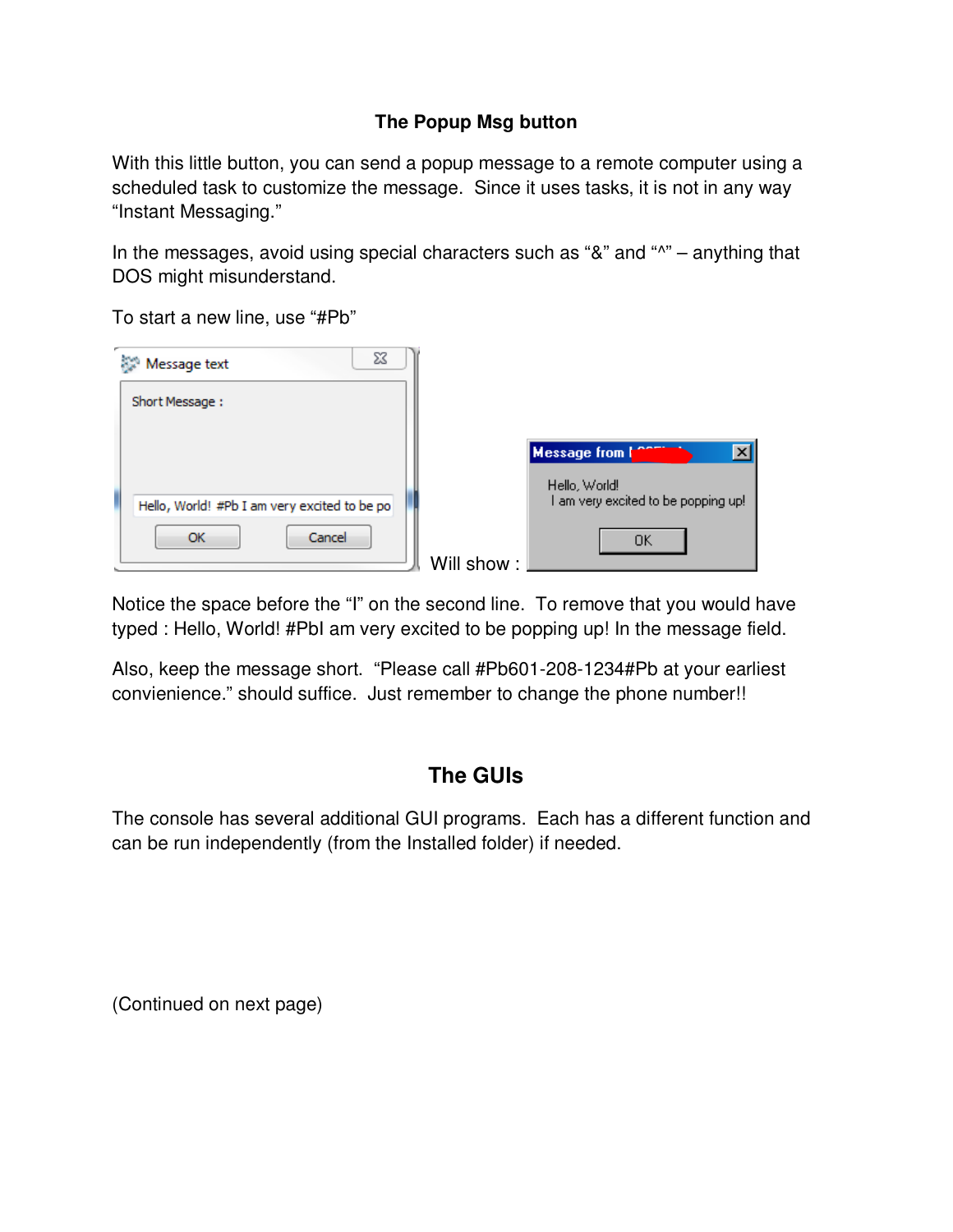### **The User Info GUI**

This is a fairly simple interface to pull up more detailed information on the logged on users. Sometimes the most recently logged on user is You. The most frequently logged on user should be the actual user of the machine.

| <b>User Information</b>    |                |   |                                | ▣<br>--           |
|----------------------------|----------------|---|--------------------------------|-------------------|
| Refresh                    | Computer Name: |   |                                | <b>Get Detail</b> |
| Most Recent Logged on User |                |   | Most Frequently Logged On User |                   |
| <b>STATISTICS</b>          |                |   |                                |                   |
| Je                         | ld             |   | dd<br>Je l                     |                   |
| $601-1$                    |                | ピ | <b>BALANTA</b><br>$601 -$      |                   |
| Pc Services                |                |   | Pc Services                    |                   |
| 2011/01/21 12:51:19        |                |   | 2011/01/21 12:51:19            |                   |

If you click on the "Get Detail" checkbox and refresh, it will show more detailed information :

| <sup>2</sup> Array: ListView Display |                    |                  |                    |                      |                     |
|--------------------------------------|--------------------|------------------|--------------------|----------------------|---------------------|
| Row                                  | Col 0              | Col <sub>1</sub> | $\frac{1}{2}$      | Col <sub>3</sub>     | Col 4               |
| [0]                                  | 4                  | <b>User Name</b> | Profile Age (days) | <b>Recent Logons</b> | Last Logon          |
| $[1]$                                |                    |                  | 174                | 13                   | 2011/01/21 12:51:19 |
| $[2]$                                |                    |                  | 0                  | 0                    |                     |
| $[3]$                                |                    |                  | 50                 | 12                   | 2011/01/21 15:35:02 |
| [4]                                  |                    |                  | 20088              | 44                   | 2011/01/25 09:12:52 |
| $[5]$                                |                    |                  |                    |                      |                     |
| [6]                                  | Newest             |                  |                    |                      |                     |
| $[7]$                                | <b>Active User</b> |                  |                    |                      |                     |
| [8]                                  | Latest             | ъ                |                    |                      |                     |
| [9]                                  |                    |                  |                    |                      |                     |
| [10]                                 |                    |                  |                    |                      |                     |
| [11]                                 |                    |                  |                    |                      |                     |
| [12]                                 |                    |                  |                    |                      |                     |
| [13]                                 |                    |                  |                    |                      |                     |
| [14]                                 |                    |                  |                    |                      |                     |
| [15]                                 |                    |                  |                    |                      |                     |
| [16]                                 |                    |                  |                    |                      |                     |
| [17]                                 |                    |                  |                    |                      |                     |
| [18]                                 |                    |                  |                    |                      |                     |
| [19]                                 |                    |                  |                    |                      |                     |
|                                      |                    |                  |                    |                      |                     |
|                                      | Copy Selected      |                  |                    |                      |                     |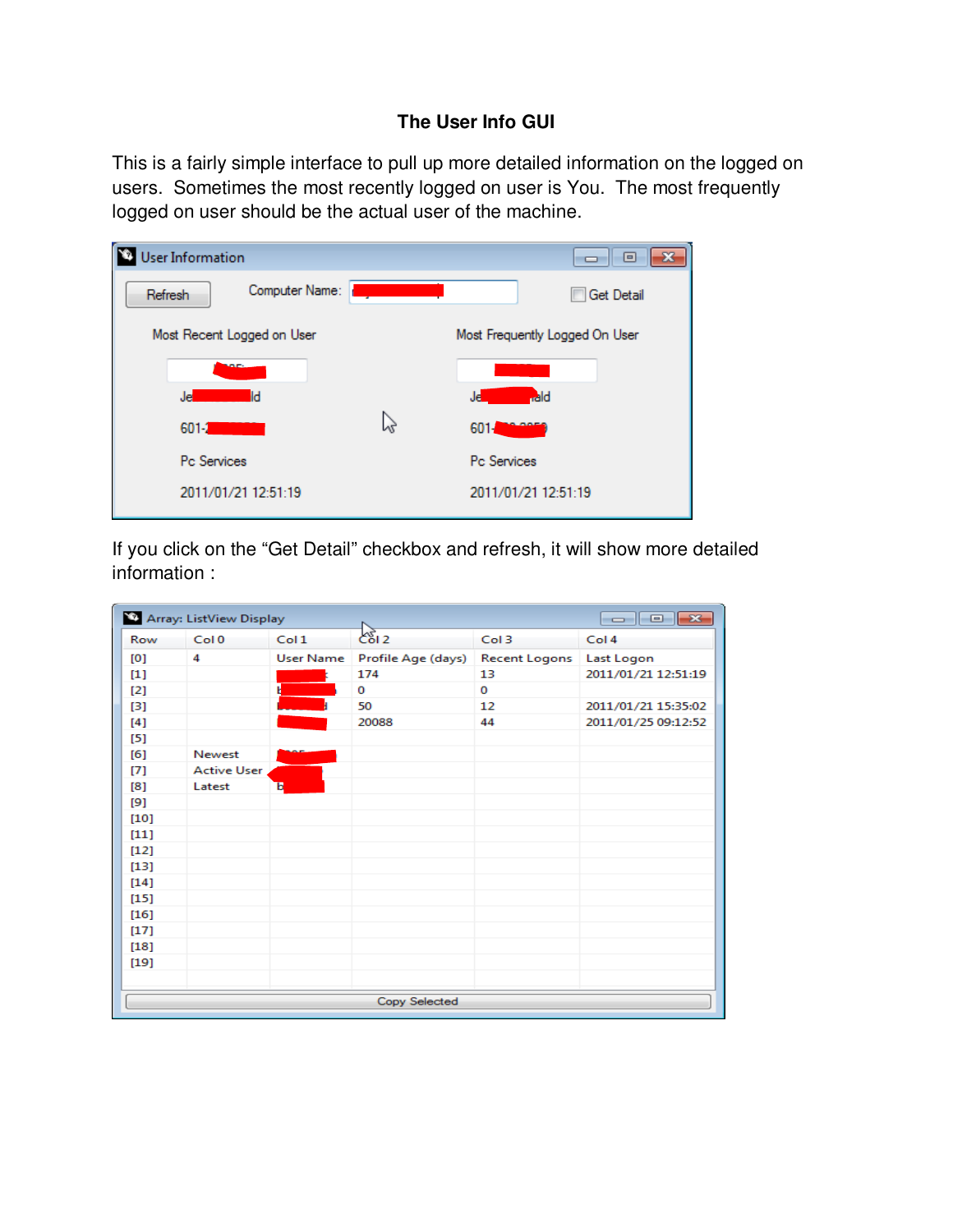#### **Processes GUI**

When this GUI comes up, you need to select whether you want to see Processes or Services.

| Remote Process Manager |                 |                    | $\blacksquare$ |
|------------------------|-----------------|--------------------|----------------|
| Computer<br>Name:      | Select<br>type: |                    |                |
|                        |                 | Process<br>Service |                |

Then Search For (click Go)

| <b>P</b> Remote Process Manager |                 |         | $\blacksquare$ |
|---------------------------------|-----------------|---------|----------------|
| Computer<br>Name :              | Select<br>type: | Process |                |
| Search For                      |                 |         | Go             |

The only thing you can do with Processes is Kill them by the ID number.

| ြင |                   |      | Remote Process Manager |                 |         | $\blacksquare$ |
|----|-------------------|------|------------------------|-----------------|---------|----------------|
|    | Computer<br>Name: |      | lab06                  | Select<br>type: | Process |                |
|    | Kill              |      | 176<br>▼<br>hi         |                 |         | Go             |
|    | <b>Target</b>     | ID   | Result                 |                 | A       |                |
|    | svchost           | 1800 | <b>Process Exists</b>  |                 |         |                |
|    | trcboot           |      | 1852 Process Exists    |                 |         |                |
|    | dllhost           | 1916 | <b>Process Exists</b>  |                 |         |                |
|    | GOVsrv            | 1960 | <b>Process Exists</b>  |                 |         |                |
|    | jqs               | 176  | <b>Process Exists</b>  |                 |         |                |

You will have to manually clear the number and select Search For again before clicking go.

(continued on next page)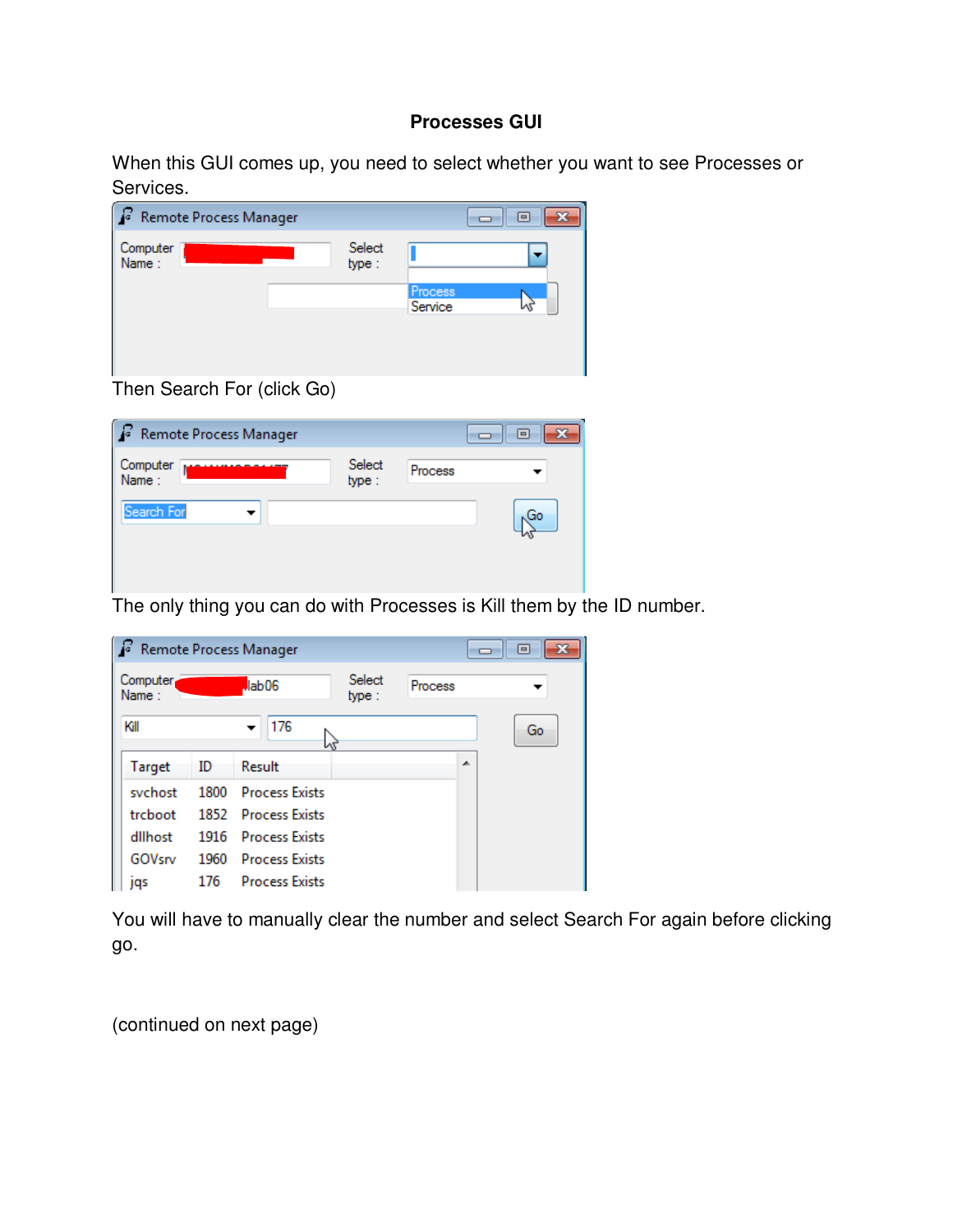You have a few more options with Services:

| Remote Process Manager                                  |                                        |                       |                                                   | $=$ |
|---------------------------------------------------------|----------------------------------------|-----------------------|---------------------------------------------------|-----|
| Computer<br>Name:                                       | llab06                                 | Select<br>type:       | Service                                           |     |
| Search For<br>Search For<br>Stop                        | ٠<br><b>Axi</b> ay Name                |                       | <b>State</b>                                      | Go  |
| Start<br>Restart<br><b>Disable</b><br>Enable<br>AppMgmt | erter<br><b>Application Management</b> | plication Layer Gatew | STOPI <sup>E</sup><br><b>RUNN</b><br><b>STOPI</b> |     |

You need to use the name under "Service Name" to act on. Again, after trying, you will need to clear and "Search For" again.

| ormation                  |                       |                                      | When this GUI first comes up, it asks                                            |
|---------------------------|-----------------------|--------------------------------------|----------------------------------------------------------------------------------|
|                           | Power Scheme:         | you for your password – this is your |                                                                                  |
| AC (Plugged In)           | DC (Batteries)        |                                      | network password. (fills with<br>Ampersands - & - to hide your                   |
| 0                         | <sup>O</sup> Password | $\Sigma$                             | password)                                                                        |
| Password<br>0<br>0        |                       |                                      | Click OK and it goes to work on the<br>remote system, pulling power<br>settings. |
|                           | OK                    | Cancel                               | It SHOULD bring up info like below,<br>but can be difficult.                     |
| Power Profile Information |                       | Á                                    | -23<br><del>o   0</del>                                                          |
| Computer name:            |                       |                                      | Power Scheme:<br>Portable/Laptop<br>▾                                            |
|                           | AC (Plugged In)       | DC (Batteries)                       |                                                                                  |
| Tum Off Monitor           | Never                 | After 5 mins                         | Refresh                                                                          |
| Tum off Hard Disks        | Never                 | After 5 mins                         |                                                                                  |
| System Standby            | Never                 | After 5 mins                         | Save Changes                                                                     |
| Hibemation                | Never                 | Never                                |                                                                                  |

## **Power Options GUI**